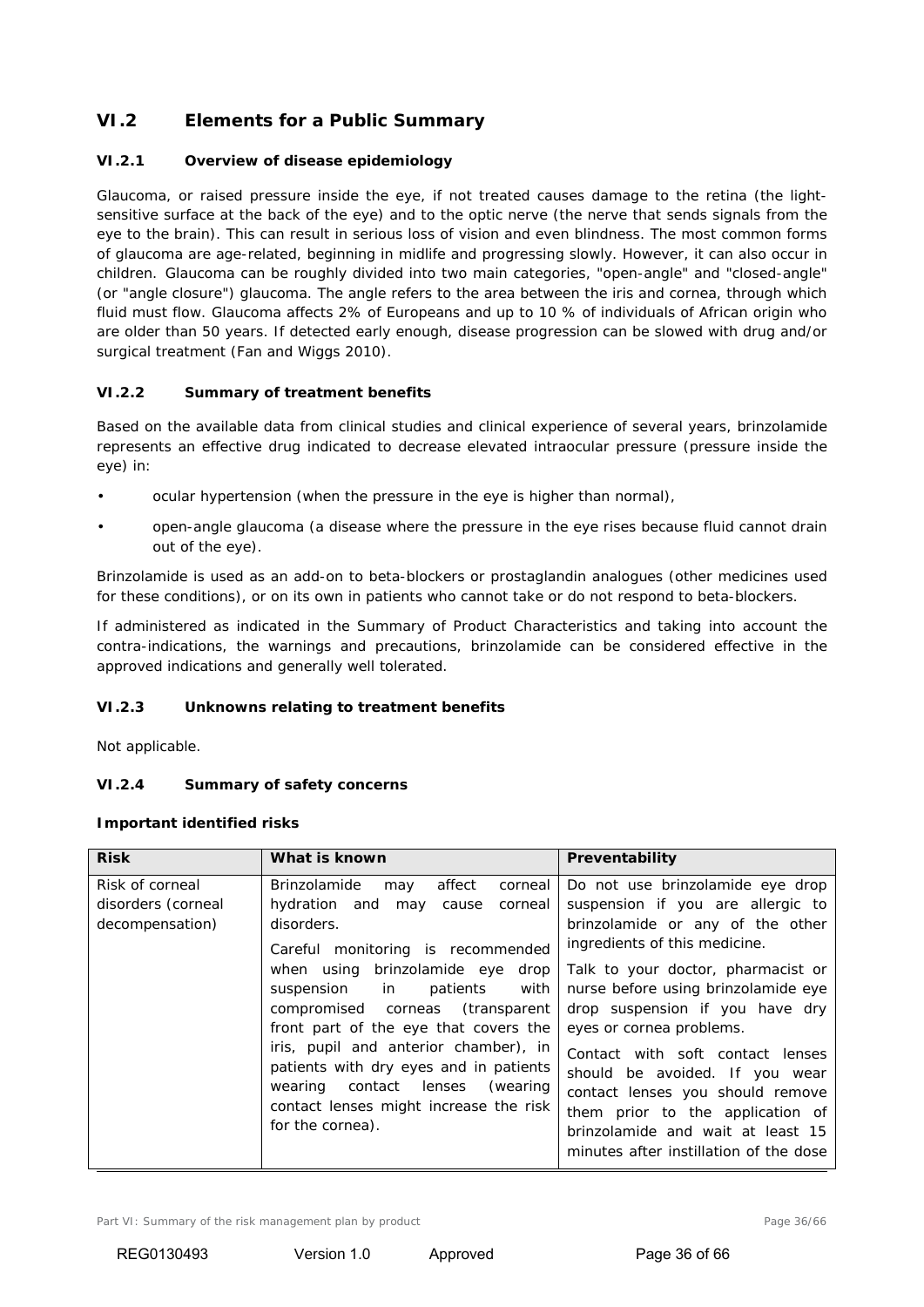| <b>Risk</b>                                                                                                         | What is known                                                                                                                                                                                                                                                                                                                                                  | Preventability                                                                                                                                                                                                                                                                                                                                                                                       |
|---------------------------------------------------------------------------------------------------------------------|----------------------------------------------------------------------------------------------------------------------------------------------------------------------------------------------------------------------------------------------------------------------------------------------------------------------------------------------------------------|------------------------------------------------------------------------------------------------------------------------------------------------------------------------------------------------------------------------------------------------------------------------------------------------------------------------------------------------------------------------------------------------------|
|                                                                                                                     |                                                                                                                                                                                                                                                                                                                                                                | before putting your lenses back in.                                                                                                                                                                                                                                                                                                                                                                  |
| Risk of too much acid<br>in body fluids<br>(metabolic acidosis)                                                     | Acid-base disturbances (abnormality of<br>the human body's normal balance of<br>acids and bases that causes the plasma<br>pH to deviate out of the normal range)<br>have been reported with oral carbonic<br>anhydrase inhibitors.<br>Patients<br>with<br>significant<br>renal<br>abnormalities are at the risk of having<br>too much acid in the body fluids. | Although brinzolamide ophthalmic<br>suspension is administered topically,<br>it is absorbed systemically (getting<br>into the rest of the body).<br>After using brinzolamide, press a<br>finger to the corner of your eye, by<br>the nose for at least 1 minute. This<br>helps to stop brinzolamide getting<br>into the rest of the body.                                                            |
|                                                                                                                     | brinzolamide and its<br>Since,<br>main<br>metabolite are excreted predominantly<br>by the kidney it should not be used in<br>patients with severe kidney disease or<br>hyperchloraemic acidosis (excess acid<br>in the blood caused by too much<br>chloride).                                                                                                  | If you are taking another carbonic<br>anhydrase inhibitor (acetazolamide<br>or dorzolamide), talk to your doctor.<br>Do not use brinzolamide eye drops if<br>you have severe kidney problems or<br>if you have too much acidity in your<br>blood<br>(a)<br>condition<br>called<br>hyperchloraemic acidosis).<br>Talk to your doctor, pharmacist or<br>nurse if you have kidney or liver<br>problems. |
| Interaction with<br>ocular hypotensive<br>agents (other agents<br>which reduce fluid<br>pressure inside the<br>eye) | There is possibility of increased risk of<br>ocular side effect due to concomitant<br>treatment with other agents which<br>reduce fluid pressure inside the eye.                                                                                                                                                                                               | Tell your doctor or pharmacist if you<br>are taking, have recently taken or<br>might take any other medicines.<br>If you are taking another carbonic<br>anhydrase inhibitor (acetazolamide<br>or dorzolamide), talk to your doctor.<br>If you are using other eye drops,<br>leave at least 5 minutes between<br>putting in brinzolamide eye drop<br>suspension and the other drops.                  |

# **Important potential risks**

| <b>Risk</b>                                                                         | What is known (Including reason why it is considered a potential<br>risk)                                                                                                                                                                                                                                                                                                                                                                                                                                                                                                   |
|-------------------------------------------------------------------------------------|-----------------------------------------------------------------------------------------------------------------------------------------------------------------------------------------------------------------------------------------------------------------------------------------------------------------------------------------------------------------------------------------------------------------------------------------------------------------------------------------------------------------------------------------------------------------------------|
| Heart and blood vessels<br>problems (cardiovascular<br>disorders)                   | Although glaucoma itself is not limited to only middle-aged and elderly<br>individuals, it is found to be more common in the aging population. Elderly<br>patients often suffer from systemic diseases and the most common<br>diseases include hypertension, cardiac disease or diabetes. Although<br>brinzolamide ophthalmic suspension is administered topically, it is absorbed<br>systemically (getting into the rest of the body). Since brinzolamide may<br>affect cardiovascular system, extra care might be necessary in patients<br>with such comorbid conditions. |
| Interaction with oral<br>carbonic anhydrase<br>inhibitors (other<br>medicines which | Although brinzolamide ophthalmic suspension is administered topically, it is<br>absorbed systemically. Therefore, there is a potential for additive effect of<br>the known systemic effects of carbonic anhydrase inhibition in patients<br>receiving both oral and topical carbonic anhydrase inhibitors. The                                                                                                                                                                                                                                                              |
| suppress the activity of                                                            | concomitant administration of brinzolamide ophthalmic suspension and oral                                                                                                                                                                                                                                                                                                                                                                                                                                                                                                   |

Part VI: Summary of the risk management plan by product example 20 and the Page 37/66